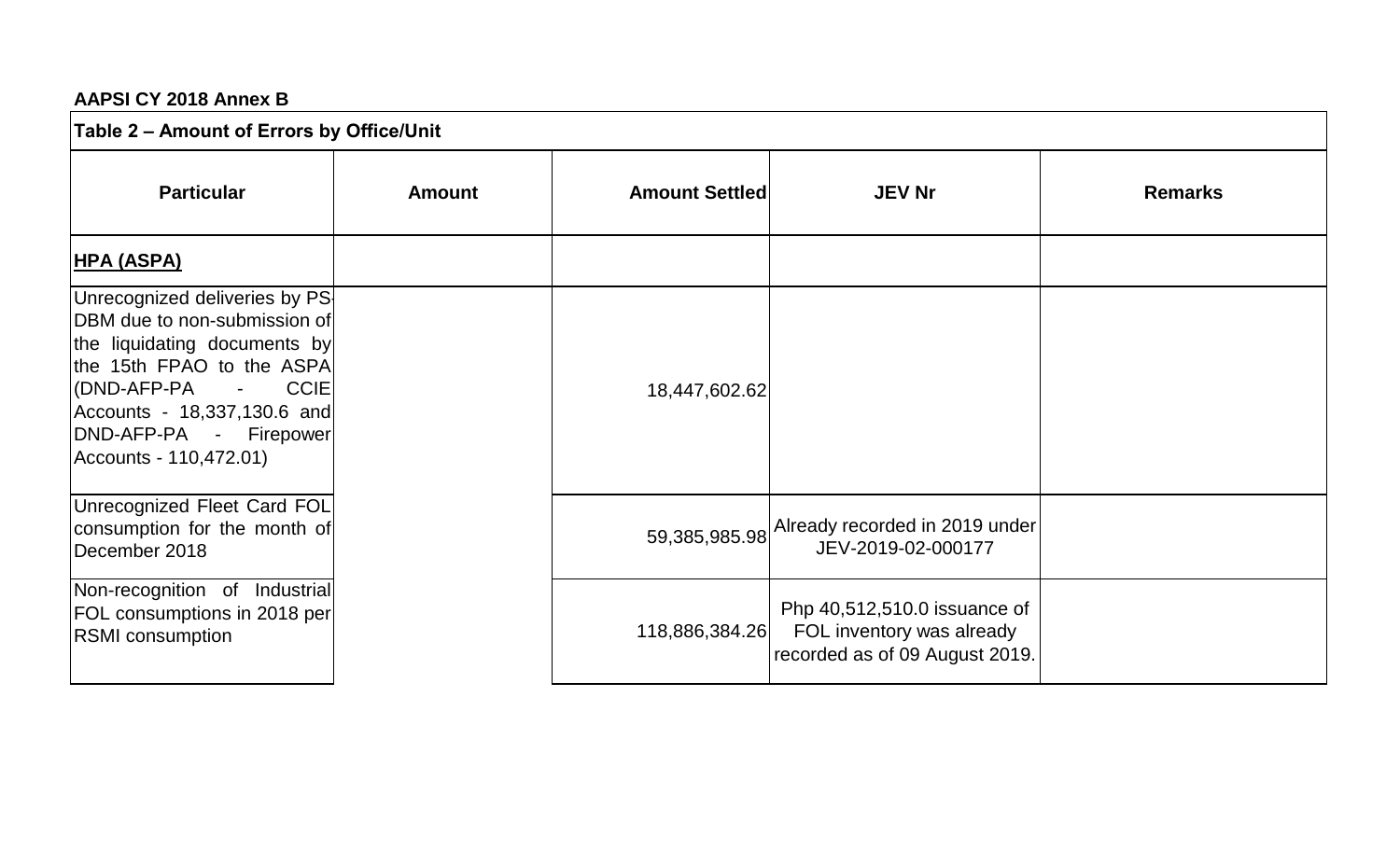| Unrecognized impairment of<br>and<br>doubtful<br>dormant<br>accounts; There is no other<br>linformation in the books of<br>accounts except that disclosed<br>in Note to FS; Accountability<br>documents<br>for supporting<br>cannot establish                                                            |                  | 16,861,644.47 | For verification.        |  |
|----------------------------------------------------------------------------------------------------------------------------------------------------------------------------------------------------------------------------------------------------------------------------------------------------------|------------------|---------------|--------------------------|--|
| Unrecognized PPE delivered<br>to and accepted by the HPA<br>which were paid out of RMC<br>Fund. The fund consists of<br>rebates from payments for<br><b>FOL</b> and is being maintained<br>by Petron Corporation and is<br>being accounted for as Other<br>Receivables in the PA's books<br>of accounts. |                  | 20,496,572.49 | Already recorded in 2019 |  |
| FOL-<br>Non-recognition<br>of<br>payment<br>rebates<br>as<br>-al<br>reduction of the cost of the<br>corresponding FOL consumed<br>in 2018                                                                                                                                                                | 2,026,345,501.92 | 51,197,690.21 | Already recorded in 2019 |  |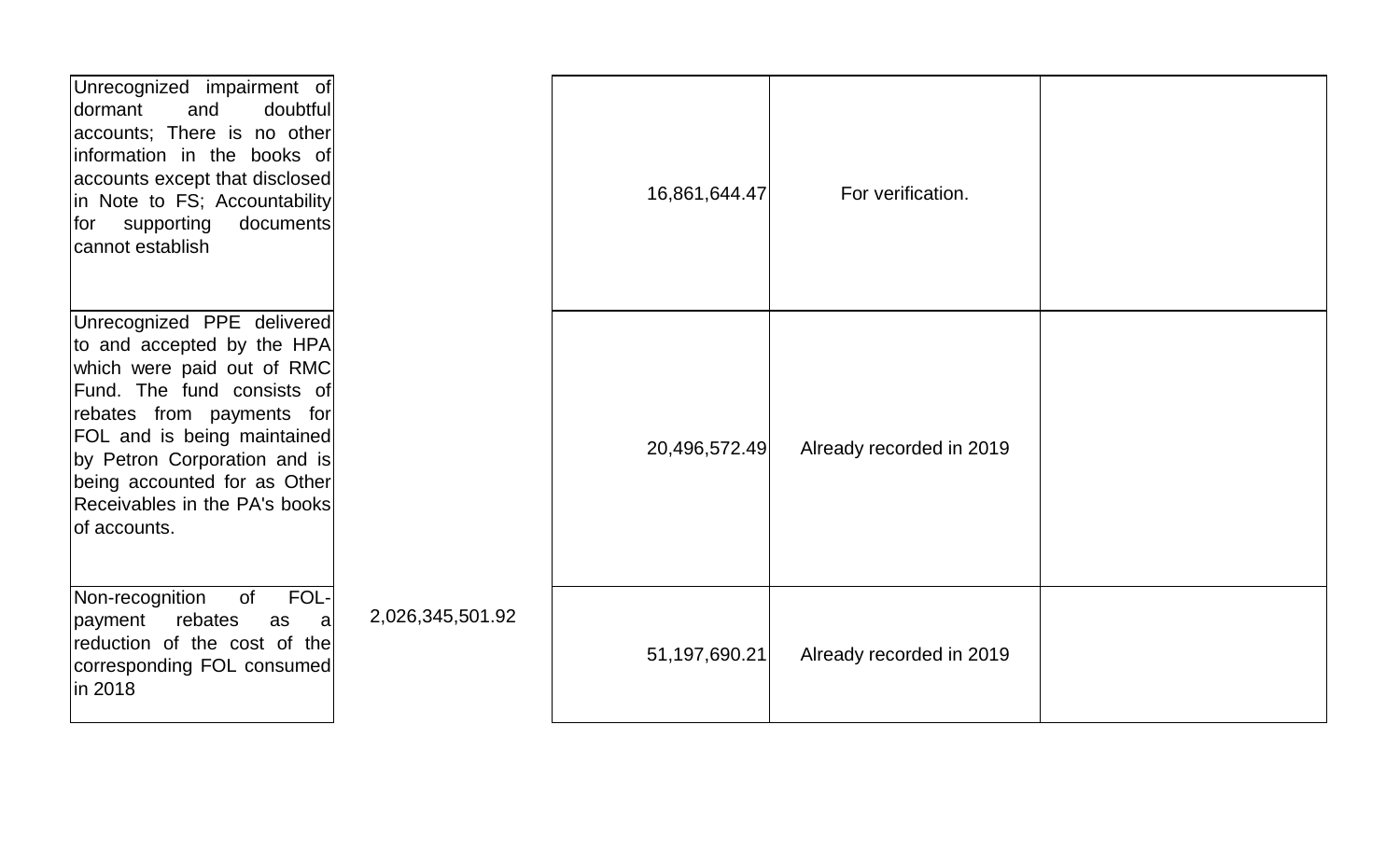| Unrecognized PPE found in<br>station                                                                                                                                       | 144,588,062.25    |
|----------------------------------------------------------------------------------------------------------------------------------------------------------------------------|-------------------|
| <b>PPE</b><br>Non-derecognition<br>of<br>transferred to PA field units                                                                                                     | 345, 363, 384. 14 |
| Unrecognized interest income<br>earned from funds transferred<br>PITC and<br>liquidated<br>to<br>damages/penalties realized<br>from its procurement<br>thru<br><b>PITC</b> | 24, 151, 342. 17  |

| Unrecognized PPE found in<br>station                                                                                                                                                 | 144,588,062.25    | Already recorded; except for<br>arm rack amounting to<br>P24,176,000.00                                                                                                                                                                                                                                                          |  |
|--------------------------------------------------------------------------------------------------------------------------------------------------------------------------------------|-------------------|----------------------------------------------------------------------------------------------------------------------------------------------------------------------------------------------------------------------------------------------------------------------------------------------------------------------------------|--|
| <b>PPE</b><br>Non-derecognition<br>of<br>transferred to PA field units                                                                                                               | 345, 363, 384. 14 | Already recorded in 2019                                                                                                                                                                                                                                                                                                         |  |
| Unrecognized interest income<br>earned from funds transferred<br><b>PITC</b><br>liquidated<br>and<br>to<br>damages/penalties<br>realized<br>from its procurement thru<br><b>PITC</b> | 24, 151, 342. 17  | a. The PA already recorded<br>the unrecognized interest<br>income noted in the amount of<br>P1,980,531.17 thru JEV No.<br>2019-05-003375 dated May 22,<br>2019.<br>b. The PA already recorded<br>the unrecognized liquidated<br>damages in the amount of<br>P23,374,221.39 thru JEV No.<br>2019-05-003299 dated May 17,<br>2019. |  |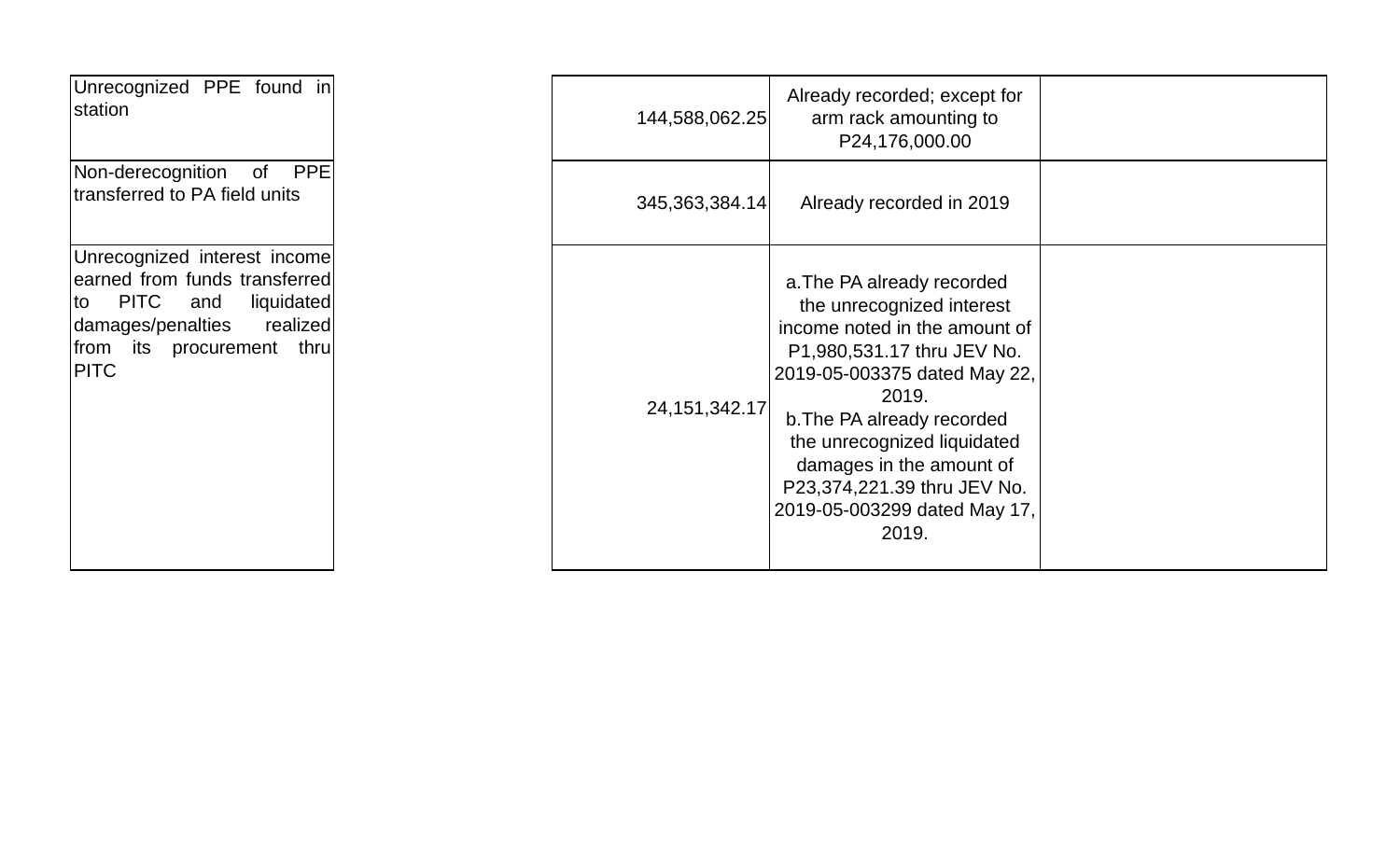| Unrecognized goods procured<br>thru PITC already delivered to<br>and accepted by PA |                | 1,172,674,573.57 |                                                                               |  |
|-------------------------------------------------------------------------------------|----------------|------------------|-------------------------------------------------------------------------------|--|
| debit<br>Unrecognized<br>memoranda                                                  |                | 10,454,429.80    | Already recorded in 2019 under<br>JEV Nr 2019-05-002997 and<br>2019-05-003298 |  |
| Unrecognized<br>credit<br>memoranda                                                 |                | 19,611,568.48    | Already recorded in 2019 under<br>JEV Nr 2019-05-002950 and<br>2019-05-003025 |  |
| <b>of</b><br>Unrecorded<br><b>Issuances</b><br>Inventory                            |                | 24,226,261.48    |                                                                               |  |
| 11D, PA (9FAU)                                                                      |                |                  |                                                                               |  |
| <b>Philhealth</b><br>deposit<br>from<br>collections in Apr '19                      | 138,028,436.03 | 124,607.00       | Already recognize under JEV<br>dtd April 2019.                                |  |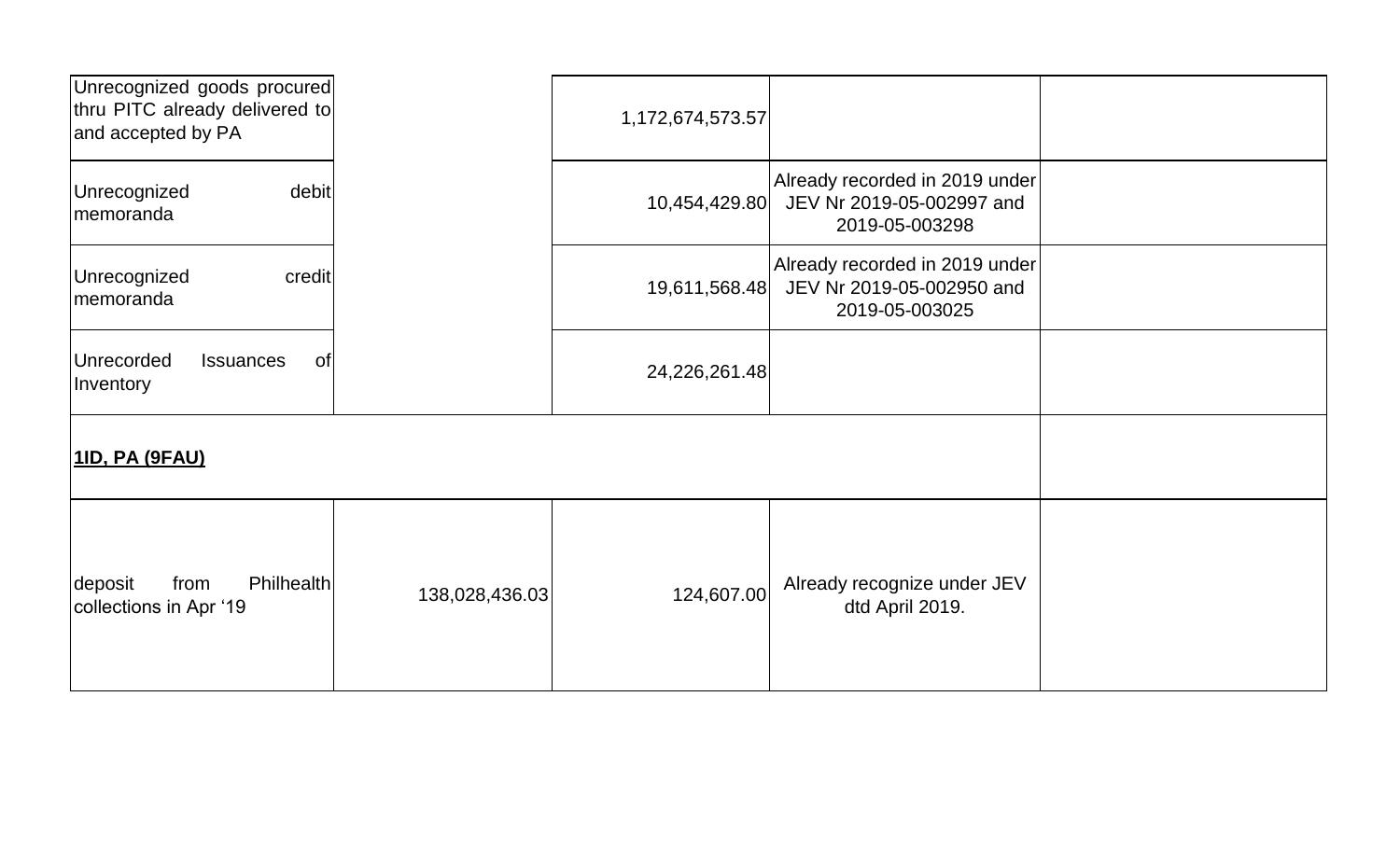| <u> 2ID, PA (4FAU)</u>                        |               |              |                                                                 |                                                                                                                                                                                                                                                                                                          |
|-----------------------------------------------|---------------|--------------|-----------------------------------------------------------------|----------------------------------------------------------------------------------------------------------------------------------------------------------------------------------------------------------------------------------------------------------------------------------------------------------|
| transfer of Motor Vehicles from<br><b>HPA</b> | 6,746,371.83  | 5,426,981.23 | 2019-05-001394 dtd 30 May<br>'19<br>2019-05-1395 dtd 28 May '19 | 2ID- The remaining balance of<br>$ P1,319,390.60$ is for book-up due<br>to the lacking of necessary<br>documents.                                                                                                                                                                                        |
| <u> 3ID, PA (6FAU)</u>                        |               |              |                                                                 |                                                                                                                                                                                                                                                                                                          |
| transfer of Motor Vehicles from<br><b>HPA</b> | 26,907,758.60 |              | 7479 dtd 31 Dec 18<br>'19                                       | The 6FAU already recorded the<br>following<br>motor<br>vehicles<br>transferred from HPA with JEVs.<br>23,443,655.75   1637, 1686 & 1715 dtd 29 May   The remaining 3 Hi-LUX motor<br>vehicles<br>amounting<br>tol<br>P3,464,102.85 are yet to be<br>recorded awaiting the transferred<br>JEVs from ASPA. |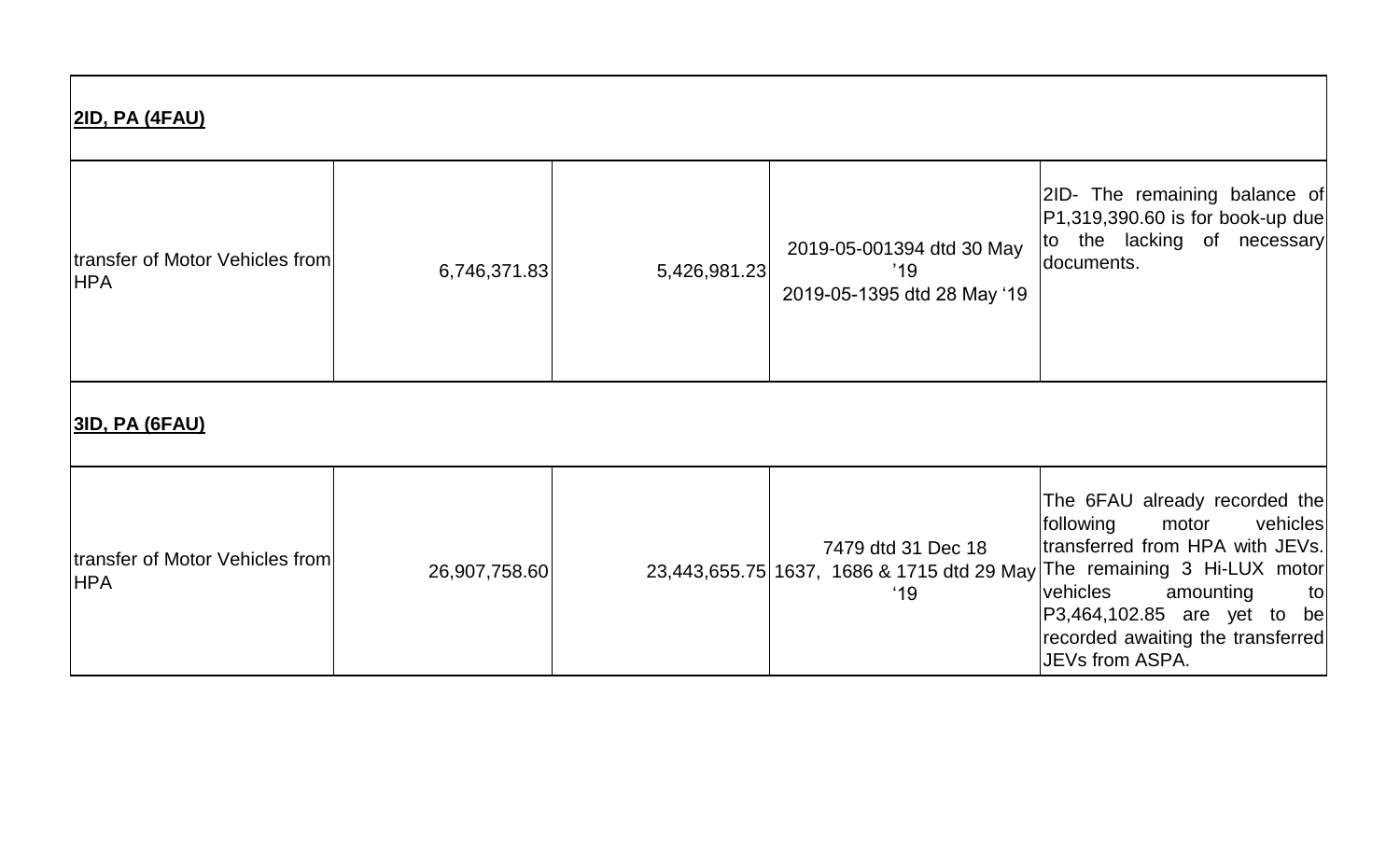| <b>4ID, PA</b> |                |              |                                                                                                                                                                                                                                                                                                                                                                                                                                                                    |
|----------------|----------------|--------------|--------------------------------------------------------------------------------------------------------------------------------------------------------------------------------------------------------------------------------------------------------------------------------------------------------------------------------------------------------------------------------------------------------------------------------------------------------------------|
|                | 119,142,527.43 | 4,643,811.71 | Request letter for the submission<br>of the liquidating documents was<br>FPAO.<br>10th<br>to<br>sent<br>pertinent<br>Consequently,<br>documents were submitted by the<br>latter and JEVs were issued by<br>this office. As a result, as of 30<br>July 2019, the balance of fuel, Oil<br>and Lubricant account for FY<br>2018 is PhP114,498,715.72. the<br>10th FAU ensure continuous<br>coordination 10th FPAO to<br>present fairly the balance of FOL<br>account. |
| <b>6ID, PA</b> |                |              |                                                                                                                                                                                                                                                                                                                                                                                                                                                                    |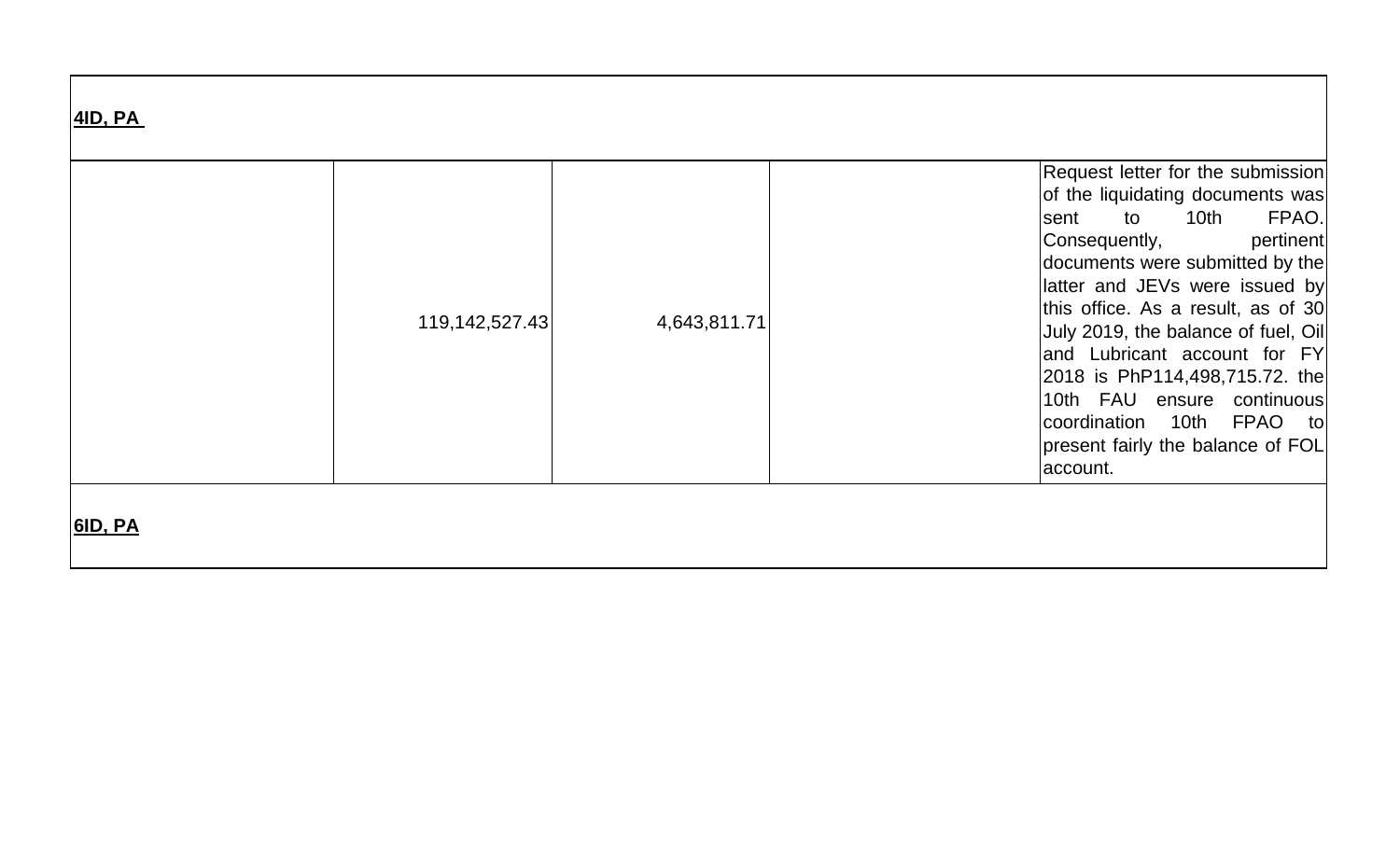| Unrecorded Military Supplies<br><i>Inventory</i>  | 56,811,854.05 | 56,811,854.05 | 12FAU already<br>received<br>$ a_{\cdot}\rangle$<br>Report of Supplies and Issued<br>(RSMI) from 12FPAO. The<br>unrecognized ammunitions in the<br>amount of 56,811,854.05 will<br>have no effect on the financial<br>reports & total net assets/equity |
|---------------------------------------------------|---------------|---------------|---------------------------------------------------------------------------------------------------------------------------------------------------------------------------------------------------------------------------------------------------------|
| Unrecognized Military Supplies<br><b>Expenses</b> | 18,330,586.11 | 18,330,586.11 | of 6ID, PA due to the<br>withdrawal/consumption of these<br>ammunitions in exact quantity &<br>amount. A corrected Notes to<br><b>Financial Statements will also bell</b>                                                                               |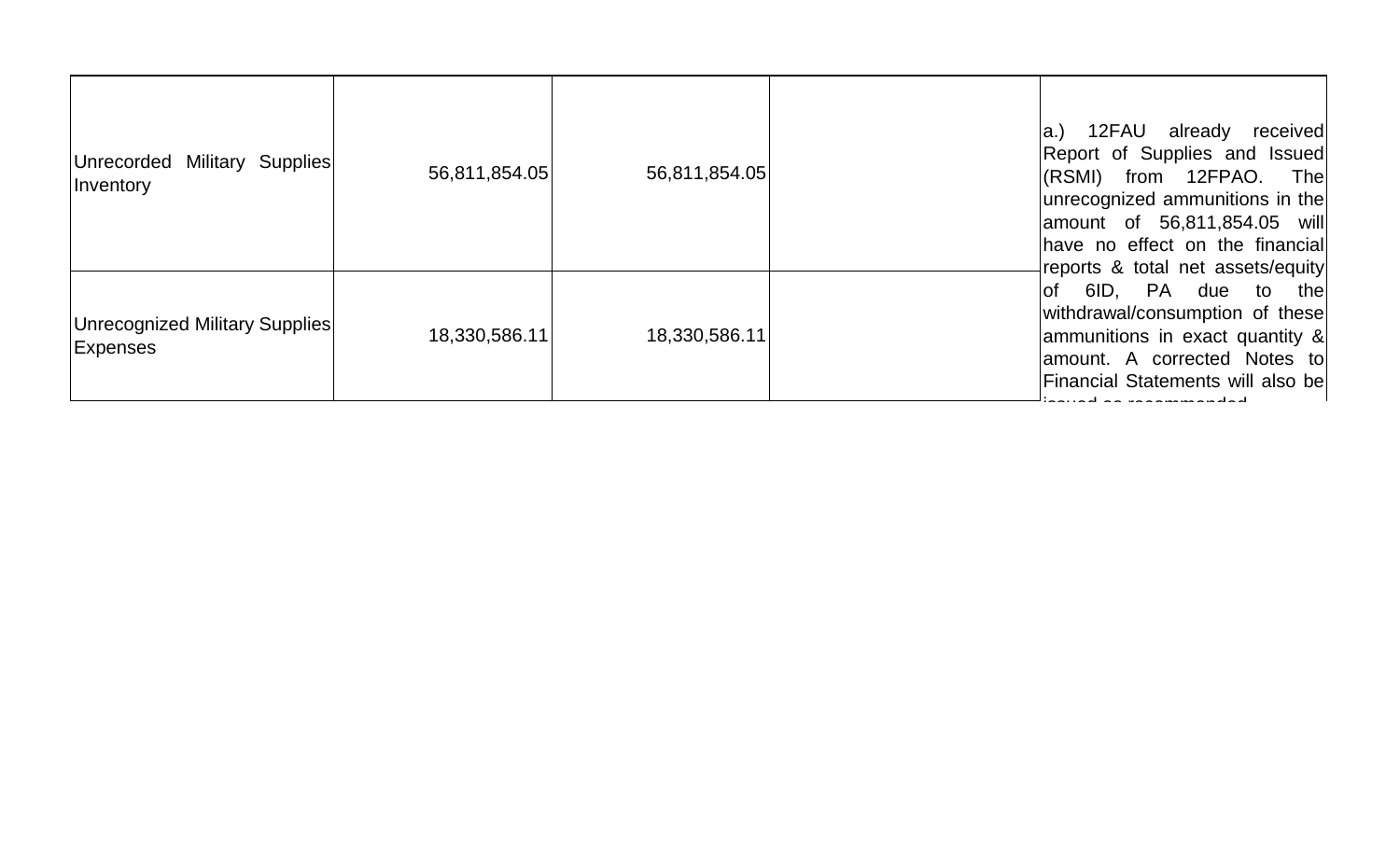| <b>Unrecorded Vehicles</b> | 3,464,102.85 | 3,464,102.85 | JEV Nr 989 dtd 28 Sep 18 | issued as recommended.<br>b.) 12FAU will submit a corrected<br>Financial<br>Statements<br>Ito<br>presenting the unrecognized<br>expenses in the amount of<br>18,330,586.11 for disclosure<br>purposes. No adjustments will be<br>made that will effect the balances<br>in the financial reports due to the<br>recording<br>initial<br>of<br>these<br>expenses directly to Accumulated<br>Surplus (Deficit) account.<br>c.) The unrecorded vehicles<br>worth 3,464,102,85 were already<br>recognized in the books of<br>accounts of 6ID, PA as Motor<br>Vehicles thru JEV Nr 989 dtd 28<br>September 2018 |
|----------------------------|--------------|--------------|--------------------------|----------------------------------------------------------------------------------------------------------------------------------------------------------------------------------------------------------------------------------------------------------------------------------------------------------------------------------------------------------------------------------------------------------------------------------------------------------------------------------------------------------------------------------------------------------------------------------------------------------|
|----------------------------|--------------|--------------|--------------------------|----------------------------------------------------------------------------------------------------------------------------------------------------------------------------------------------------------------------------------------------------------------------------------------------------------------------------------------------------------------------------------------------------------------------------------------------------------------------------------------------------------------------------------------------------------------------------------------------------------|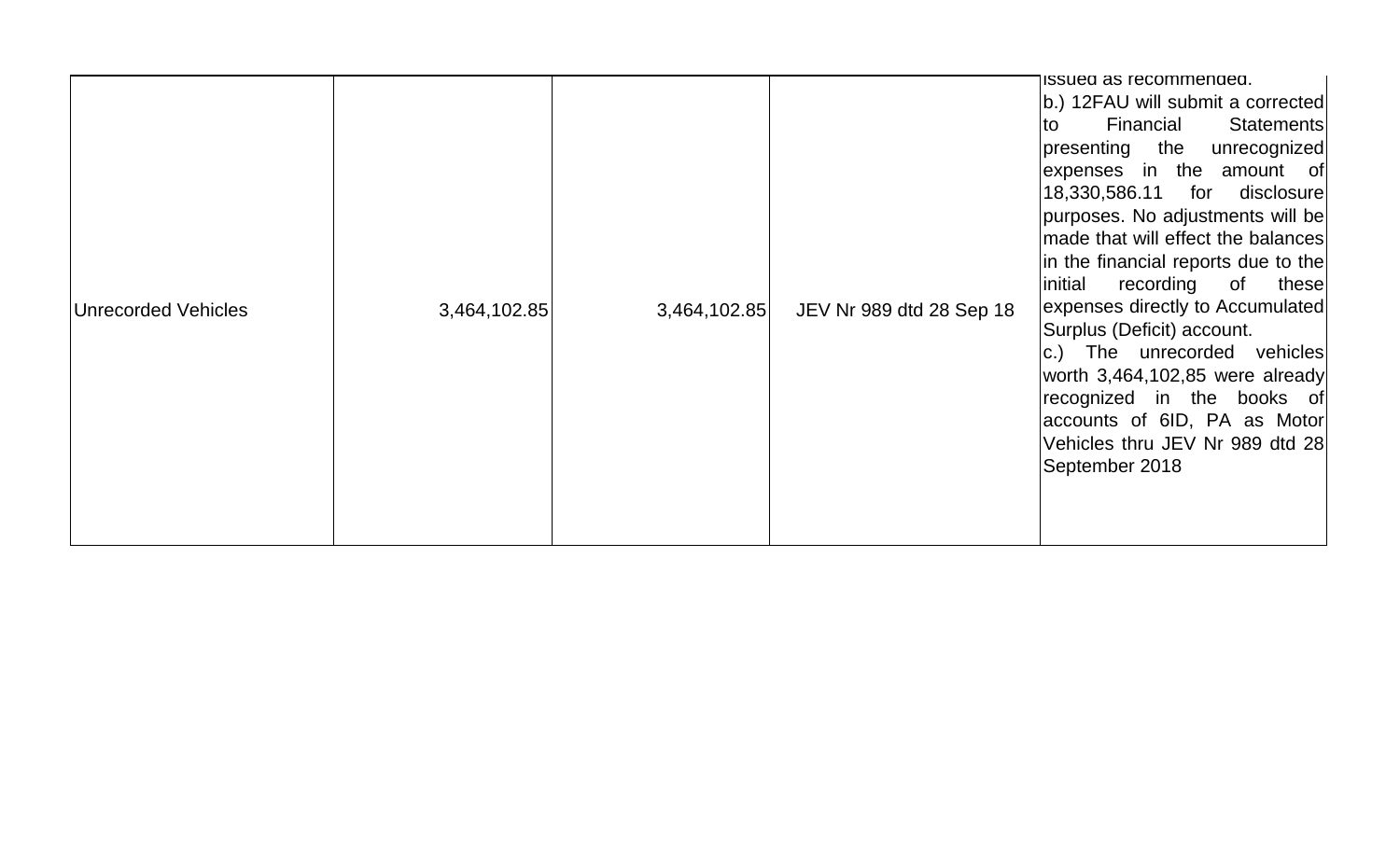| <b>7ID, PA</b>                                |                   |  |                                                                                                                                                                                                                                                                                      |                                                                                                                                                                                                              |  |  |
|-----------------------------------------------|-------------------|--|--------------------------------------------------------------------------------------------------------------------------------------------------------------------------------------------------------------------------------------------------------------------------------------|--------------------------------------------------------------------------------------------------------------------------------------------------------------------------------------------------------------|--|--|
|                                               | 245, 235, 767. 66 |  |                                                                                                                                                                                                                                                                                      | The unit exerted effort to correct<br>the accounting errors that were<br>observed; the inventory taking<br>was completed and submitted<br>report of RPCPPE<br>on 31<br>December 2018 to the resident<br>COA. |  |  |
|                                               |                   |  |                                                                                                                                                                                                                                                                                      |                                                                                                                                                                                                              |  |  |
| Non-derecognition of lost<br><i>lfirearms</i> | 1,162,892.72      |  | JEV Nr 2019-03-003, 004, 005,<br>006, 196, 197, 198, 199 dtd 29<br>March 2019; 2019-04-258, 259,<br>260, 261, 262, 263, 264, 265<br>1,137,892.72 dtd 29 April 2019; and 2019-05-<br>325 dtd 02 May 2019 was<br>drawn to derecognize lost firem<br>arms amounting to<br>P1,137,892.72 |                                                                                                                                                                                                              |  |  |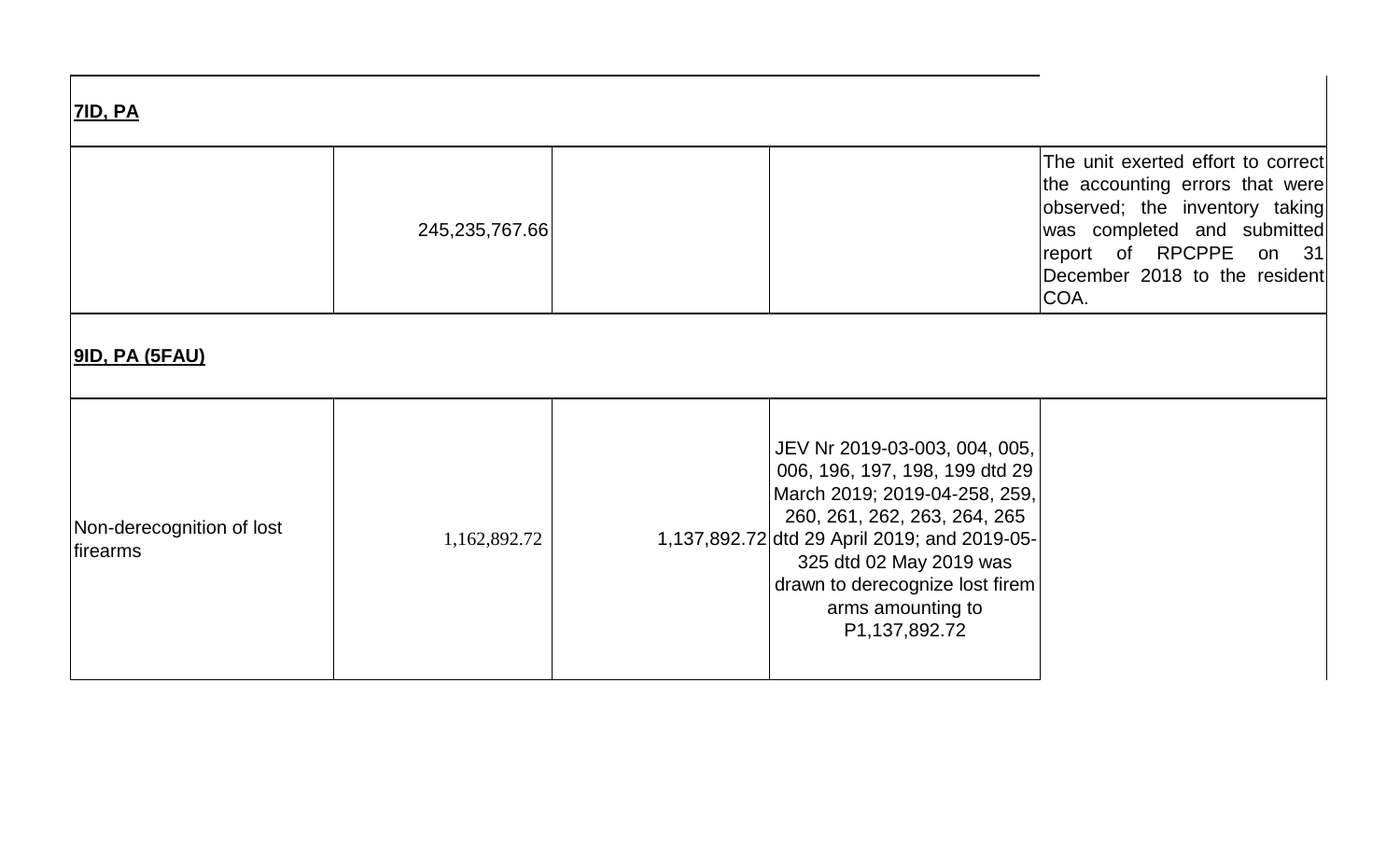| Unrecognized PPE transferred<br>by the HPA to the Division                                             | 33,914,697.35 | P19,684,812.70 | JEV Nr 2019-04-240 dtd 15<br>April 2019, and 2019-01-051<br>dtd 31 Jan 2019. |
|--------------------------------------------------------------------------------------------------------|---------------|----------------|------------------------------------------------------------------------------|
| Non-derecognition<br>Οt<br>damaged rescue boat bombed<br>suspected New People's<br><u>l</u> by<br>Army | 732,475.00    | 732,475.00     | Derecognized under JEV Nr<br>2019-04-266 dtd 29 April 2019.                  |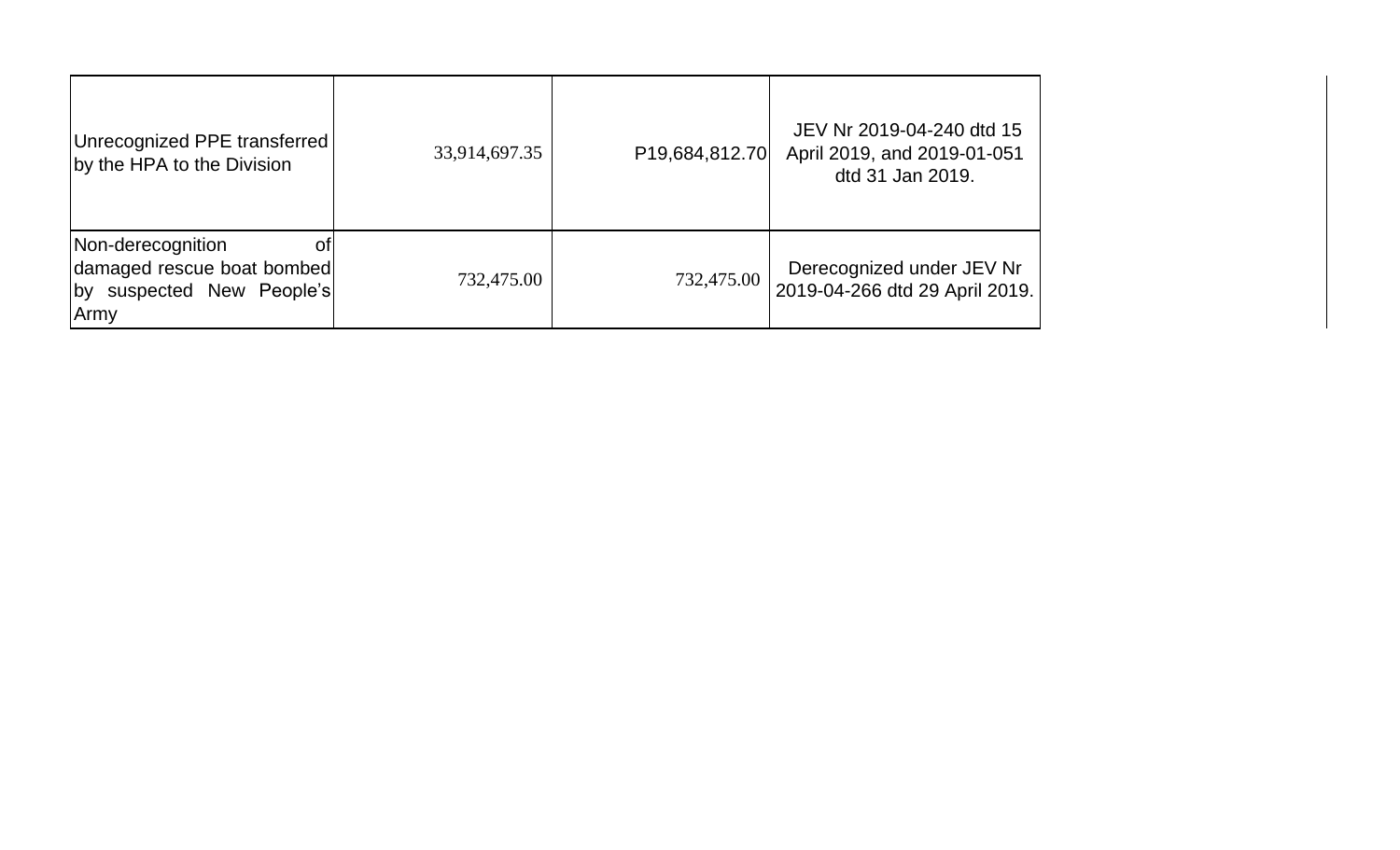| Non-derecognition<br>0f<br>FOLconsumption<br>2017<br>in<br>(6,3777,341,99)<br>2018<br>and<br>(10,026,891.30) | 16,404,233.29 | 12,607,877.16 | JEV Nr 2019-03-209 and 2019-<br>03-210 dtd 29 March 2019;<br>2019-04-238 and 2019-04-239<br>dtd 15 April 2019 |  |
|--------------------------------------------------------------------------------------------------------------|---------------|---------------|---------------------------------------------------------------------------------------------------------------|--|
| 10ID (11FAU)                                                                                                 |               |               |                                                                                                               |  |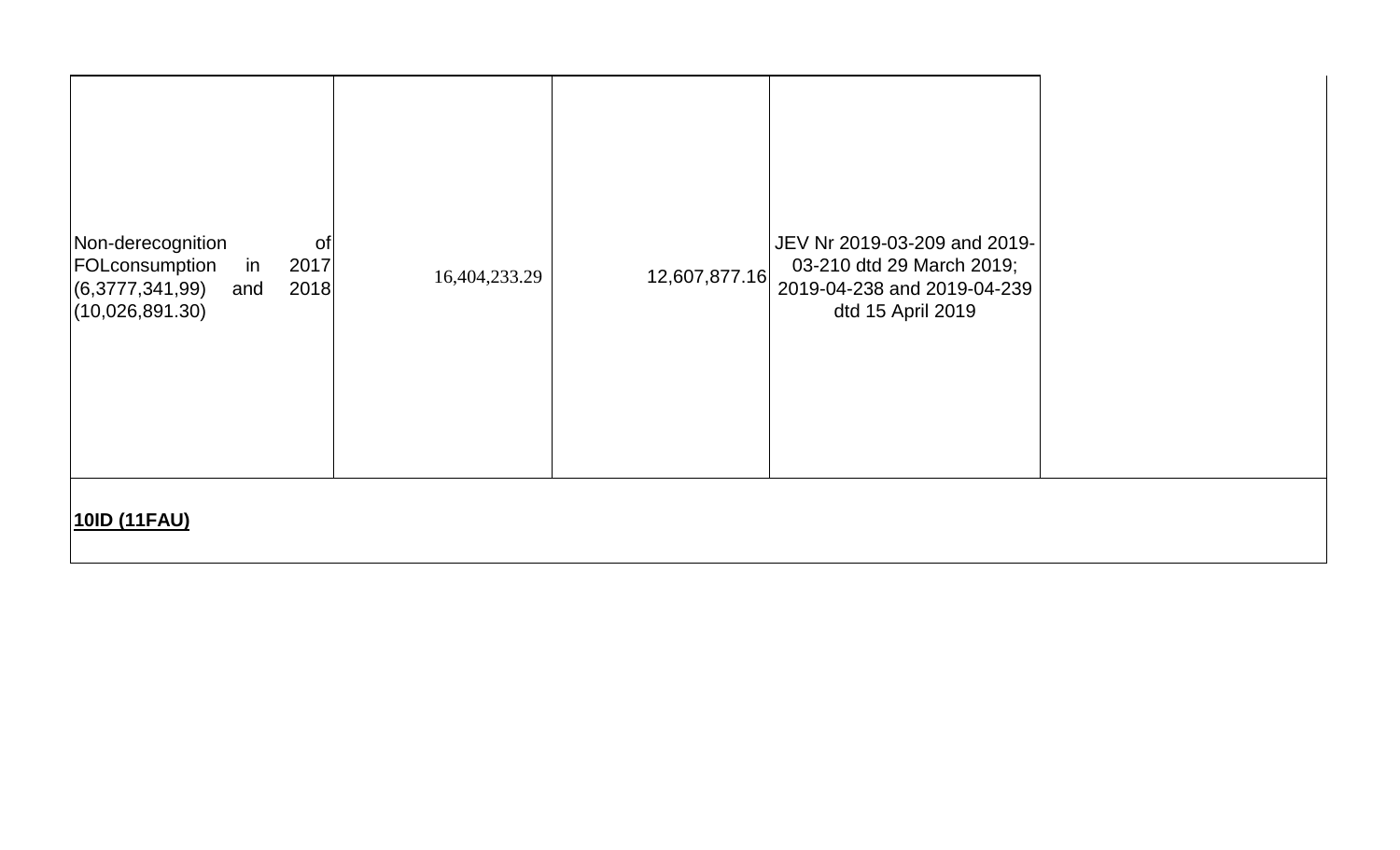| derecognition of lost PPE                     | 8,539,664.48 | 73,745.90    | 335 dtd 30 Apr 19, 438 dtd 02<br><b>May 19</b> | This Command through OG4<br>requested Chief 11, FAU to<br>submit actions taken on the said<br>findings<br>and<br>thel<br>record<br>accountability of the accountable<br><b>officers</b><br>simulataneous<br>with<br>derecognition of the lost PPEs.                                                                                                                                                                                                                                                                                                                                                                                                               |
|-----------------------------------------------|--------------|--------------|------------------------------------------------|-------------------------------------------------------------------------------------------------------------------------------------------------------------------------------------------------------------------------------------------------------------------------------------------------------------------------------------------------------------------------------------------------------------------------------------------------------------------------------------------------------------------------------------------------------------------------------------------------------------------------------------------------------------------|
| unserviceable<br>dropped<br>the<br><b>PPE</b> |              | 8,465,918.58 | 436 dtd 30 Apr 19                              | The management through OG4<br>Chief,<br>11<br>requested<br>Field<br>Office<br>Property<br>Accountable<br>(FPAO)<br>all<br>to<br>report<br>unserviceable properties in the<br><b>IIRUP</b> and submit it to 11FAU.<br>This Office requested<br>Chief,<br>11FAU<br>derecognize<br>to<br>the<br>unserviceable PPEs inorder to<br>correct<br>the<br>misstatements.(<br><b>ANNEX</b><br>B)b.<br>11FPAO<br>sent<br>11FAU<br>for<br>the<br>request<br>to<br>dropping<br><b>of</b><br>property<br>accountability of 60IB & 72IB.<br>Attached is the COA resolution<br>signed OIC-Audit Team Leader<br>Atty Fahad D Mangacop that the<br>request for dropping was granted. |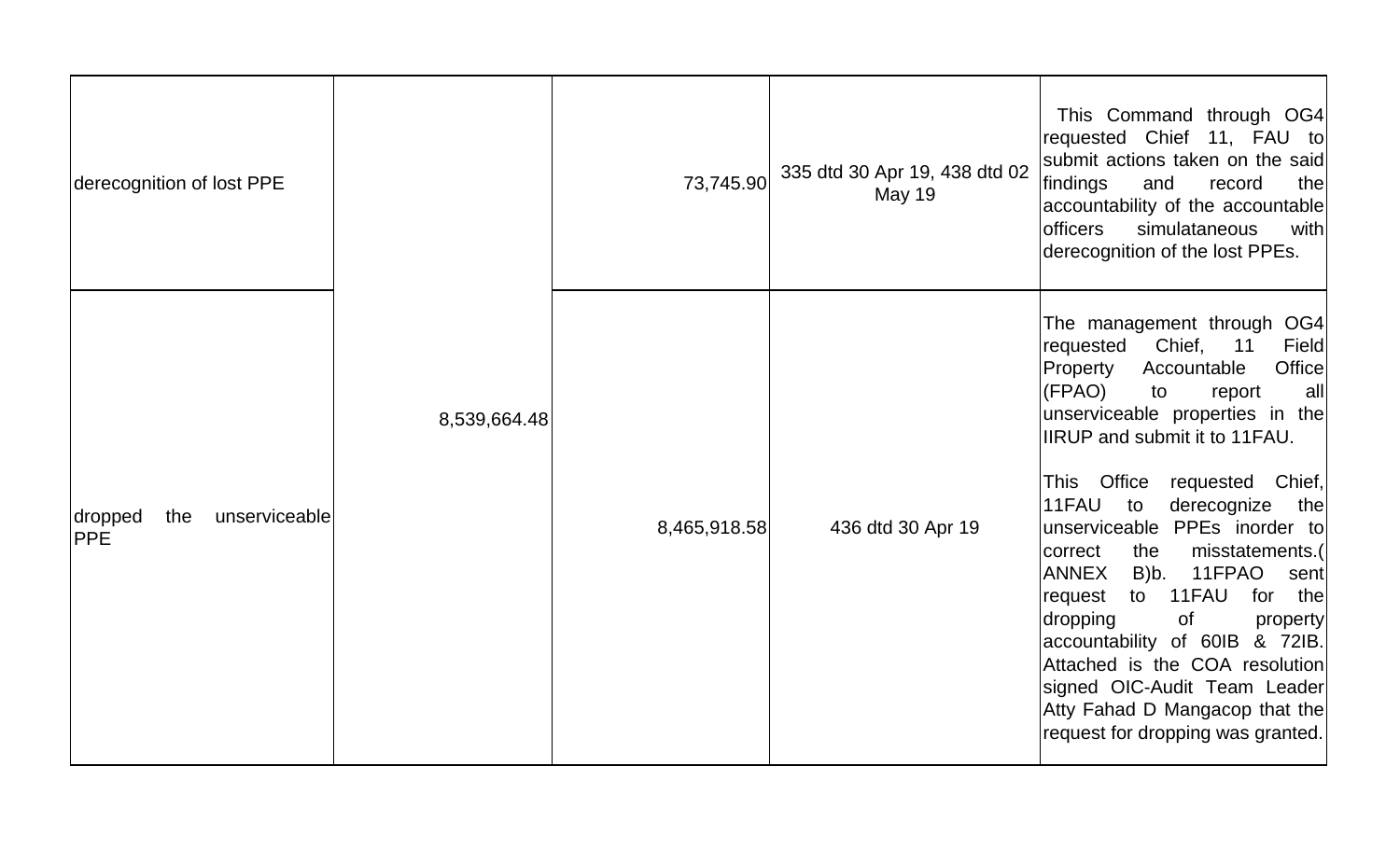| <b>MID-TRADOC</b>                                                                                             |  |                                           |                                                                                                                                                          |
|---------------------------------------------------------------------------------------------------------------|--|-------------------------------------------|----------------------------------------------------------------------------------------------------------------------------------------------------------|
| Regular Agency Fund (Out of<br> P162,258,496.17 acquired<br><b>PPE</b> already recorded in the<br>books 1FAU) |  | 96,881,697.70 Jev Nr 1210 and Jev Nr 1215 | of P164,189,086.65<br>Out<br>acquired PPE, P96,881,697.70<br>were already recorded in the<br>books of 1FAU under JEV No.<br>1210,1215 for regular qgency |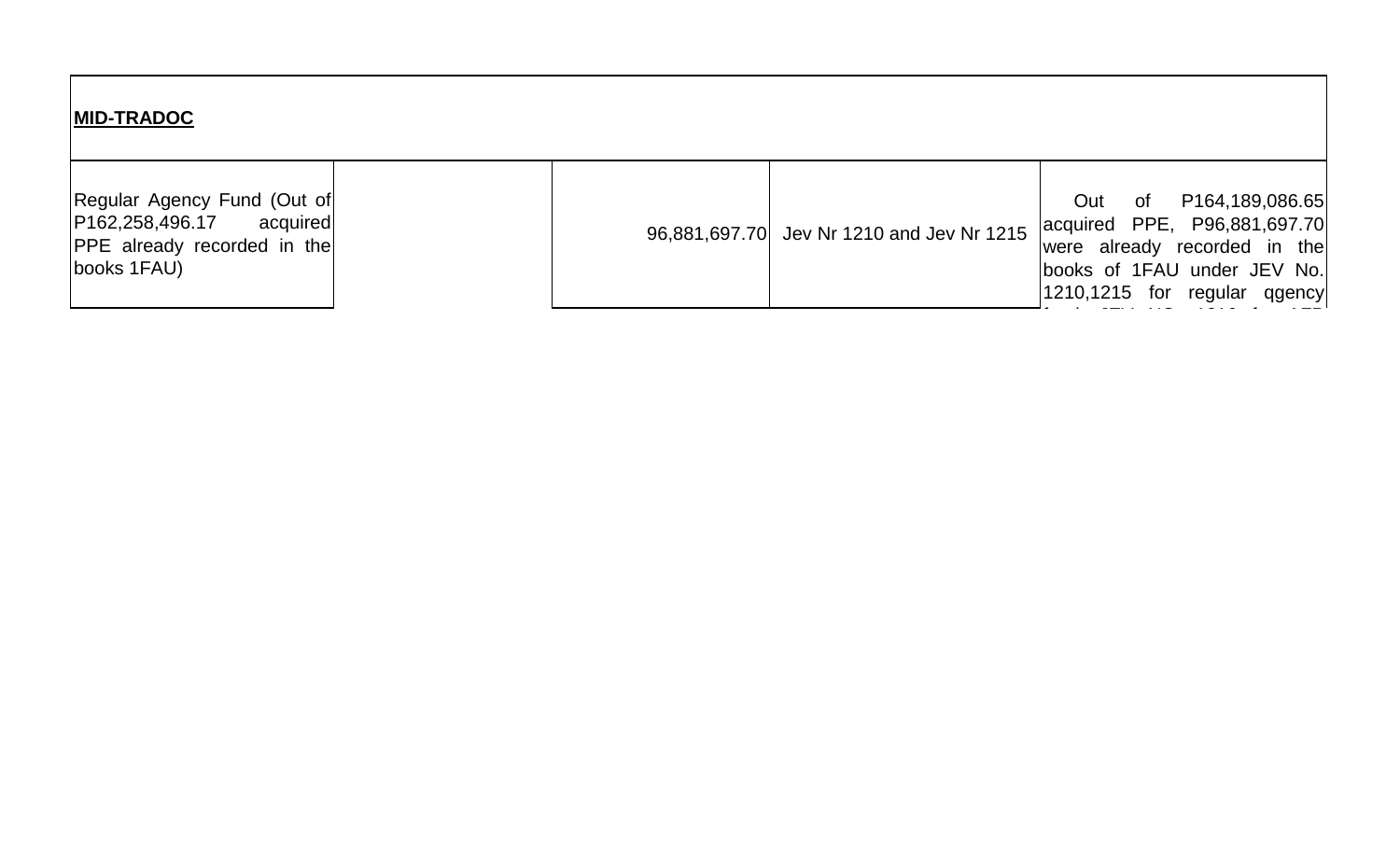| <b>AFP Modernization Fund and</b><br>for Trust Fund (PPE in<br>previous years under AFP<br>Modernization Fund) |                |              | JEV No. 1216 & JEV No. 16<br>dtd 30 Apr 19 | fund, JEV NO. 1216 for AFP<br>Modernization fund and JEV No.<br>16 for Trust Fund dated 30 April<br>2019. While PPE amounting to<br>P3,442,819.96 were<br>already                                                                                                                                                                                                  |
|----------------------------------------------------------------------------------------------------------------|----------------|--------------|--------------------------------------------|--------------------------------------------------------------------------------------------------------------------------------------------------------------------------------------------------------------------------------------------------------------------------------------------------------------------------------------------------------------------|
| PPE in previous years under<br><b>AFP Modernization Fund</b>                                                   | 164,189,086.65 | 3,442,819.96 |                                            | recorded in previous years under<br>AFP<br>Modernization<br>Fund.<br>Likewise, this command is<br>continuously coordinating with C,<br>1FPAO to furnish copies of PTRs<br>and PARs to 1FAU, ASPA to<br>support the recording of all PPEs<br>received by 1FPAO for proper<br>accountability<br>fair<br>and<br>presentation of accounts in the<br>financial reports. |
| <b>51EBDE</b>                                                                                                  | 85,255,802.73  |              |                                            |                                                                                                                                                                                                                                                                                                                                                                    |
| <b>52EBDE</b>                                                                                                  | 29,700,523.61  |              |                                            |                                                                                                                                                                                                                                                                                                                                                                    |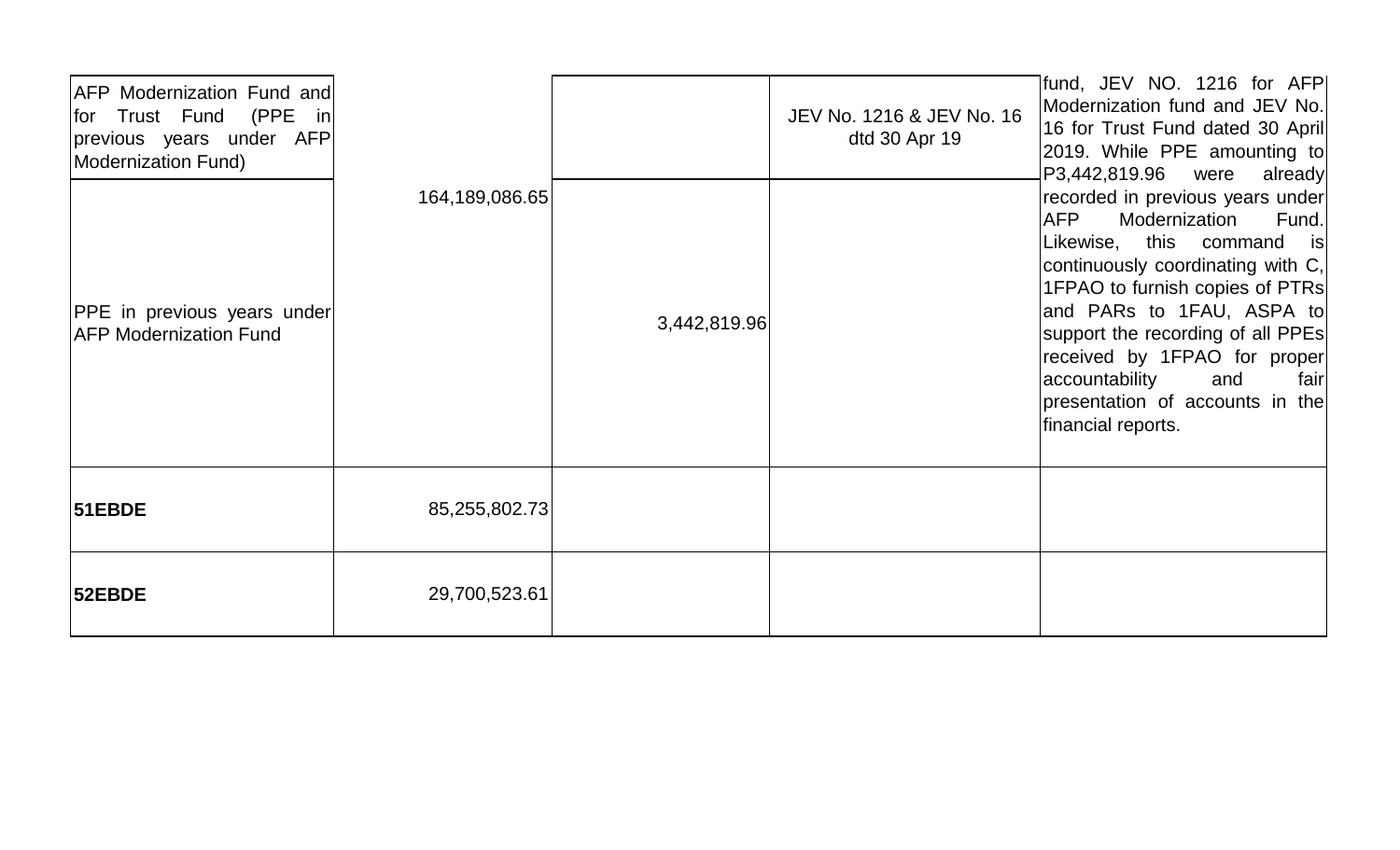| 53EBDE | 52,244.76 |  | Pertains to the overpayment of<br>pay and allowances of TSgt Alex<br>E Torres 570462 (Ret) amounting<br>to Fifty-Two Thousand Two<br>Hundred Forty-Four and 76/100<br>Pesos (PhP52,244.76) covering<br>the period from 02 May 2003 to<br>31 October 2007 due to reversion<br>of rank.<br>Moreover, 53rd EBde already<br>issued a first demand letter dated<br>10 Jan 19 and infomred TSg<br>Torres on his accountability to be<br>settled, however, the subject<br>retired personnel is not capable<br>to pay the said amount because<br>he already loaned his monthly<br>pension to several financial<br>institutions. Likewise, this unit<br>coordinated to 21FSU who<br>advised this unti to continue<br>sending three (3) consecutive<br>demand letters before requesting<br>for the cut-off of his monthly<br>pension. (attached is the demand<br>letter) |
|--------|-----------|--|----------------------------------------------------------------------------------------------------------------------------------------------------------------------------------------------------------------------------------------------------------------------------------------------------------------------------------------------------------------------------------------------------------------------------------------------------------------------------------------------------------------------------------------------------------------------------------------------------------------------------------------------------------------------------------------------------------------------------------------------------------------------------------------------------------------------------------------------------------------|
|        |           |  |                                                                                                                                                                                                                                                                                                                                                                                                                                                                                                                                                                                                                                                                                                                                                                                                                                                                |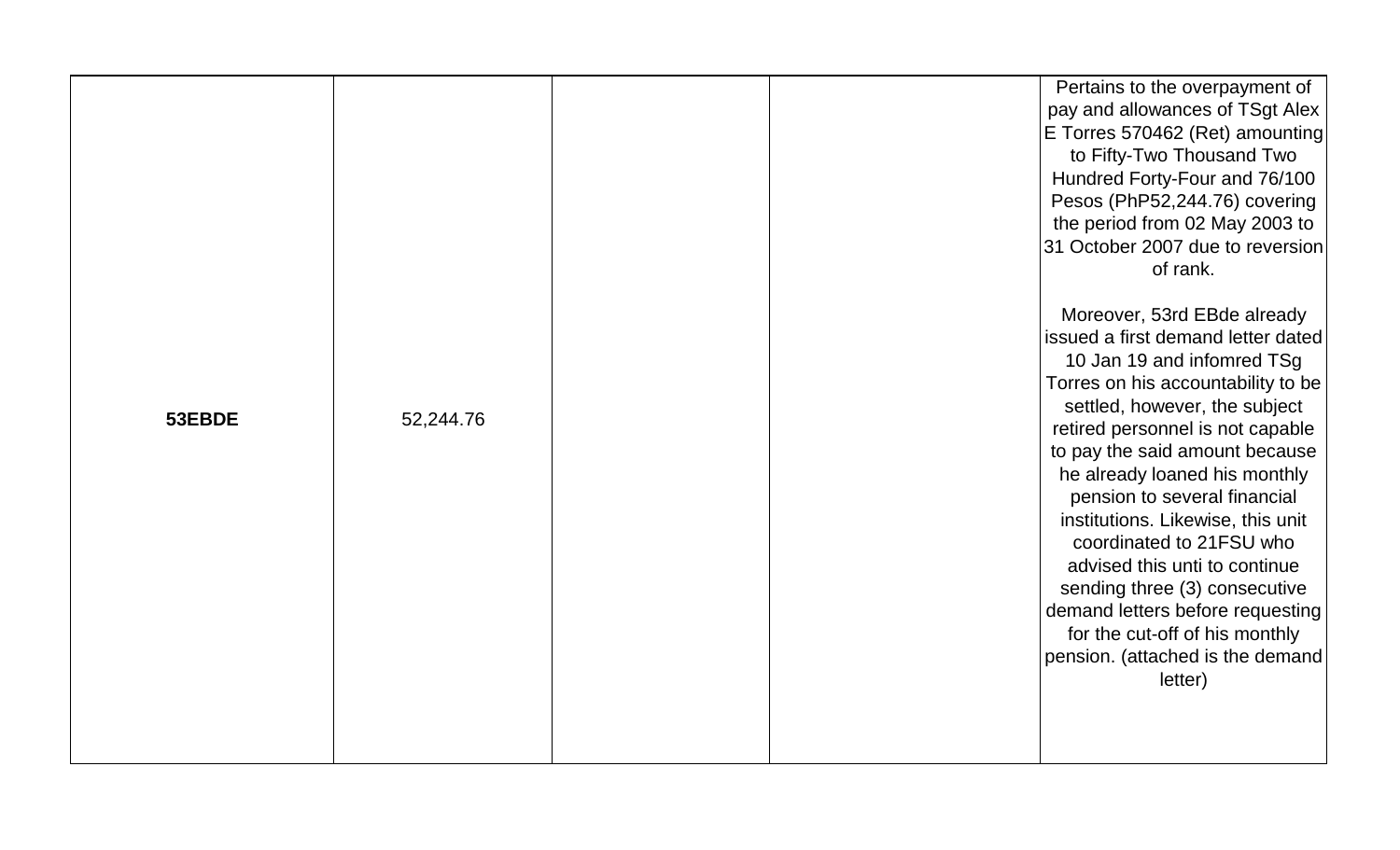**54EBDE (16FAU)**